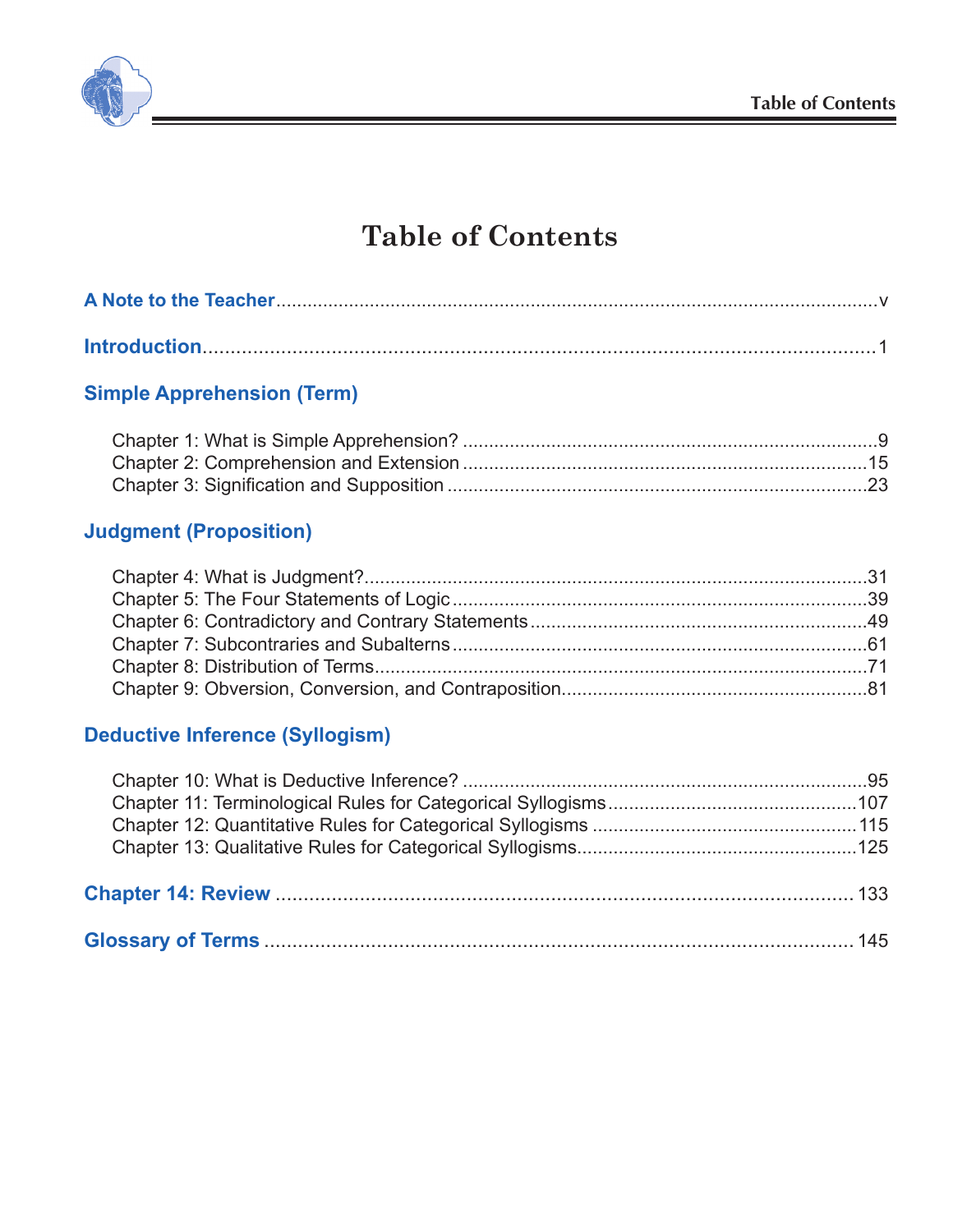

# **What is Logic?**

**Introduction.** The best way to answer the question "What is logic?" is with a definition. But that is easier said than done. Throughout history, many people have thought and written about the subject of logic and many people have offered definitions. Some of them are useful and some are not.

Josiah Royce, an American philosopher, defined logic as "the science of order," but this definition is so general that it really could include things outside of logic, and so it really doesn't tell us much.

Other definitions are a little too simple. The writer Oliver Wendell Holmes said, "Logic is logic. That's all I say." That obviously won't help us.

The writers of a book on fallacies (we'll explain what those are later) defined logic as "the defense against trickery." That's one thing logic is, but certainly not all.

Much better is the definition given by Raymond McCall: "Logic in general is the science of right thinking." Jacques Maritain, a very famous philosopher, had a similar definition. "Logic," he said, "is the art which enables us to proceed with order, ease, and correctness in the act of reason itself."

Irving Copi, who wrote a book on logic still used in many colleges, gets even a little more specific. "The distinction between correct and incorrect reasoning is the central problem with which logic deals." As you proceed in this book, you will see that this is so.

 **The History of Logic.** The eighteenth-century German philosopher Immanuel Kant called Aristotle, the ancient Greek philosopher, the "father of logic." If we are thinking only of traditional, or *formal*, logic (which is the only kind of logic we study in this book), this is true. In fact, formal logic has changed hardly at all since the time of Aristotle, who lived from 384-322 B.C.

Shortly after the time of Aristotle, another Greek philosopher laid the groundwork for modern symbolic logic—his name was Chrysippus (279-206 B.C.). During the Middle Ages, the kind of logic developed by Chrysippus **Logic is the science of right thinking.** 

**Aristotle is considered the father of logic.**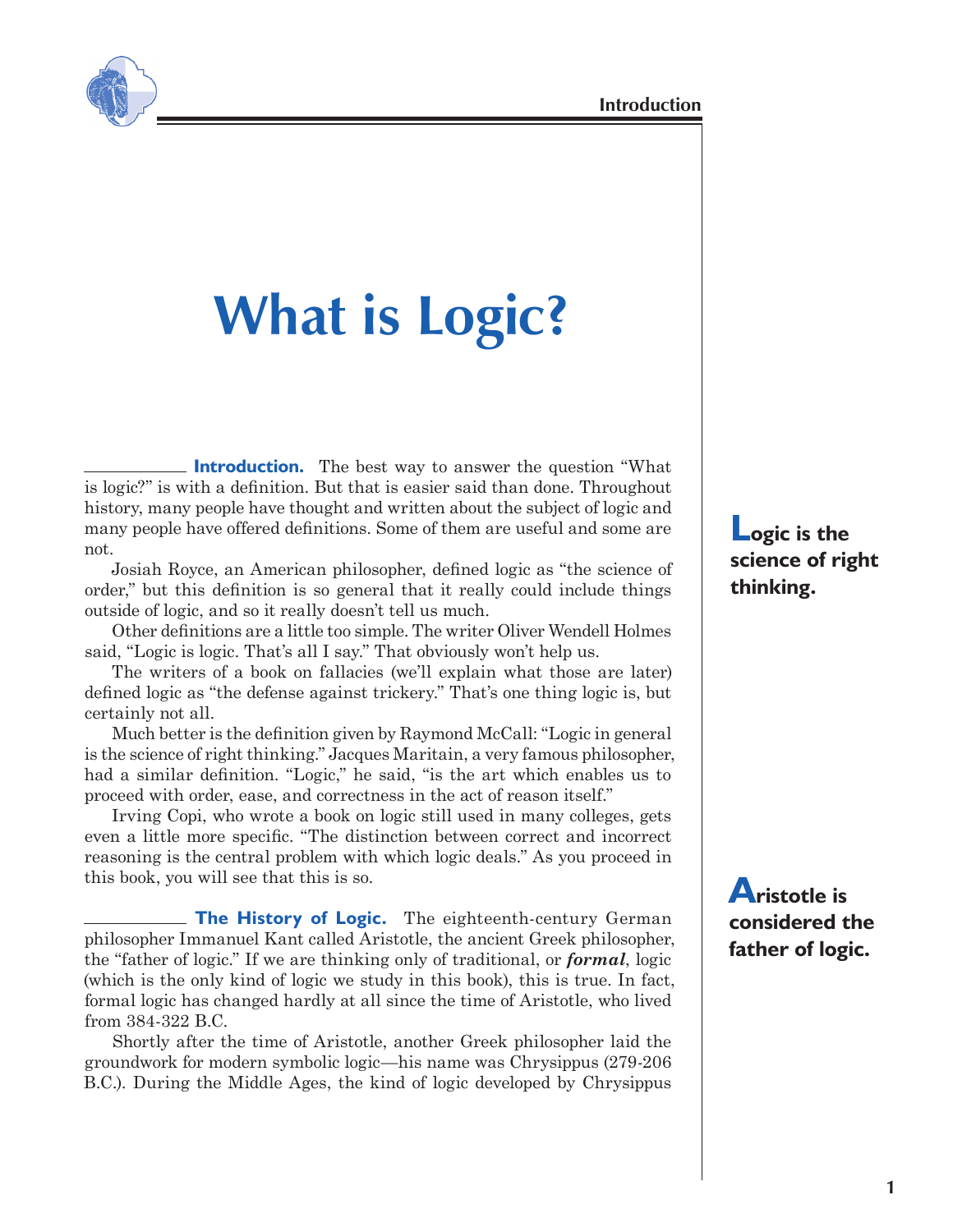

did not receive much attention. But in the 17th and early 18th centuries, philosophers began to take another look at the logical system of Chrysippus. One of the first and most famous of these is Gottfried Wilhelm Leibniz (1781- 1848). Since then, many advances have been made in symbolic logic.

In addition, another form of logical thought, called *induction*, has become a part of the subject that we know as logic. John Stuart Mill (1806-1873), who lived in the 19th century, pioneered the theories about induction that we study today.

At the end of the 19th century and into our own, other logical methods have been developed, many of which have as much, if not more, to do with mathematics than with philosophy. Gottlob Frege (1848-1925), Alfred North Whitehead (1861-1947), and Bertrand Russell (1872-1970) are names associated with the more modern kinds of mathematical logic.

For our purposes, we will stick to the formal logic of Aristotle, which is just as useful today as it was when it was set forth over 2,300 years ago.

**The Two Main Branches of Logic.** There are two main branches of logic. One is called *formal*, or "minor," logic, the other *material*, or "major," logic. The two branches are quite distinct and deal with different problems.

Material logic is concerned with the *content* of argumentation. It deals with the *truth* of the terms and the propositions in an argument.

Formal logic is interested in the *form* or structure of reasoning. The truth of an argument is of only secondary consideration in this branch of logic. Formal logic is concerned with the method of deriving one truth from another.

The distinction between these two branches of logic was nicely described by G. K. Chesterton:

Logic and truth  $\ldots$  have very little to do with each other. Logic is concerned merely with the fidelity and accuracy with which a certain process is performed, a process which can be performed with any materials, with any assumption. You can be as logical about griffins and basilisks as about sheep and pigs.… Logic, then, is not necessarily an instrument for finding out truth; on the contrary, truth is a necessary instrument for using logic—for using it, that is, for the discovery of further truth.… Briefly, you can only find truth with logic if you have already found truth without it.

This last remark of Chesterton's is important. It is not the purpose of formal logic to discover truth. That is the business of everyday observation and, in certain more formal circumstances, empirical science. Logic serves only to lead us from one truth to another.

That is why, for example, you should not call a statement of fact *logical*  or *illogical* (although this is commonly done in everyday argument). You should instead call it *true* or *false*. Likewise, you should not call an argument (which contains several statements of fact) true or false. You should only call it *valid* or *invalid*. Validity is the term we use when we mean to say that an argument is logical. The term *soundness*, however, can be applied to an argument to say something about both its truth and its validity.

**The two main branches of logic are formal logic and material logic.**

**Three important terms in logic are** *truth***,**  *validity***, and**  *soundness***.**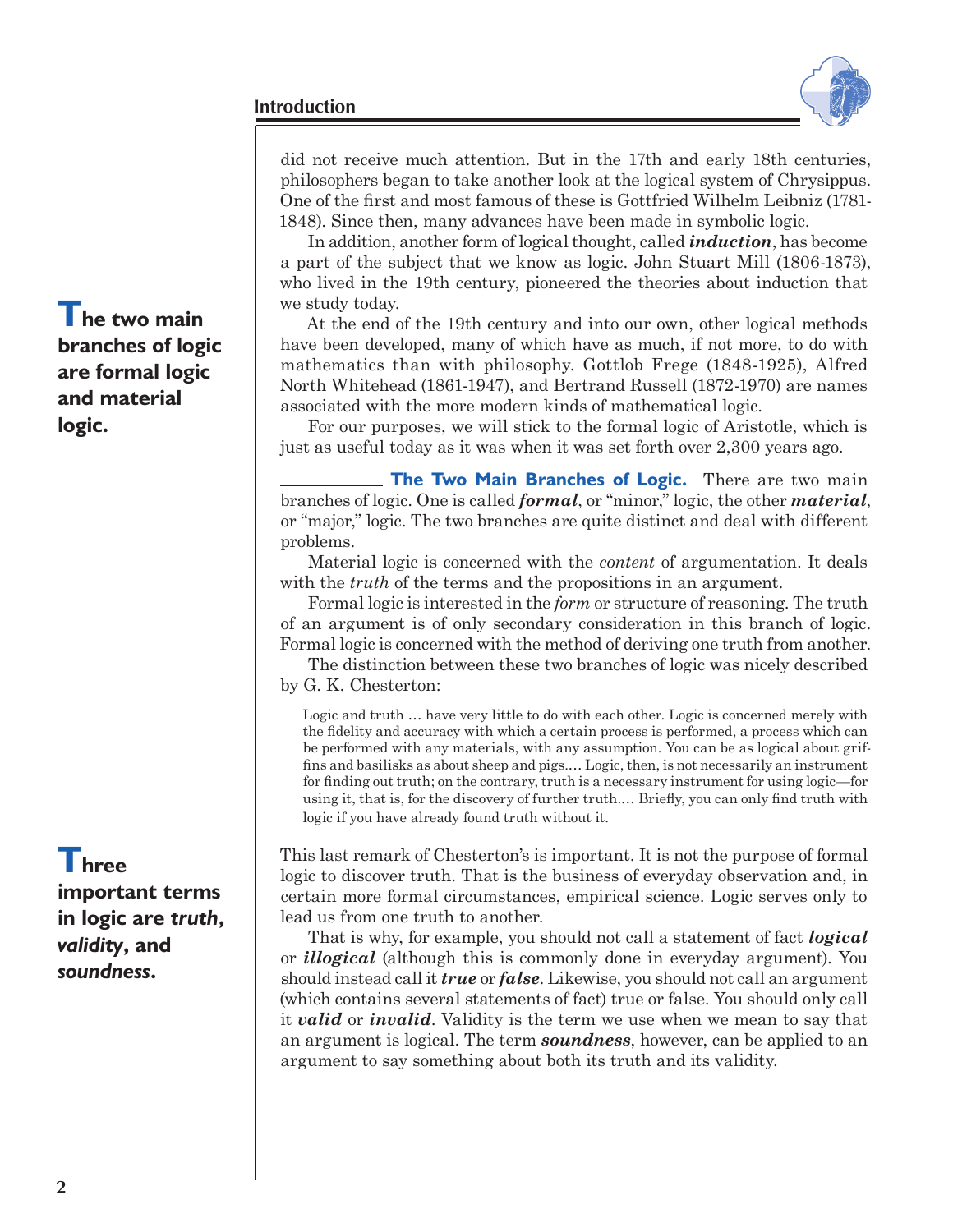

 **Truth, Validity, and Soundness.** *Truth* means the correspondence of a statement to reality. An argument is valid when its conclusion follows logically from its premises. The term 'soundness' is used to indicate that all the premises in an argument are true *and* that the argument is valid.

An argument can contain true premises and still be invalid. Likewise, it can be perfectly valid (or logical, if you prefer) and contain false premises. But if an argument is sound, its premises must be true and it must be valid.

If this sounds confusing, don't worry: these concepts will become clearer as we progress through the material in this book.

 **The Components of an Argument.** An argument contains several components. In order to illustrate what these components are and how they work in the reasoning process, let us begin with a simple argument:

All men are mortal Socrates is a man Therefore, Socrates is mortal

The first two statements are premises and the last is the conclusion. All arguments must have at least two premises and one conclusion.

On the face of it, this argument contains a number of words making up three statements which fit together into what looks and sounds like an argument. But there is more here than meets the eye.

In formal logic, we recognize three kinds of logical processes. We recognize that each of these originates in a *mental act*, but that each also manifests itself as (and is known to us in the form of) a *verbal expression*.

 **Term.** The mental act involved in the first of these three logical processes is called *simple apprehension*. We call the verbal expression of simple apprehension the *term*. A simple apprehension occurs when we first form in our mind a concept of something. When we put this concept into words, we have put this simple apprehension in the form of a term.

At the point of simple apprehension, we do not affirm or deny anything about it. We just possess or grasp it.

If in your mind, for example, you think of this book (the one you're reading right now), you are performing this first logical process. You are having a simple apprehension. And if you speak or write anything about it, you will have to use a term, the term 'book.'

In the argument above (the one about Socrates), there are three terms representing three simple apprehensions. The first is 'men'; the second is 'Socrates'; and the third is 'mortal.' Each one of these represents in our mind a concept that we have transformed into a word. The concept we call the *simple apprehension* and the word we call the *term*.

Mental Act Verbal Expression

Simple Apprehension Term

**The verbal expression of a simple apprehension is called the** *term***.**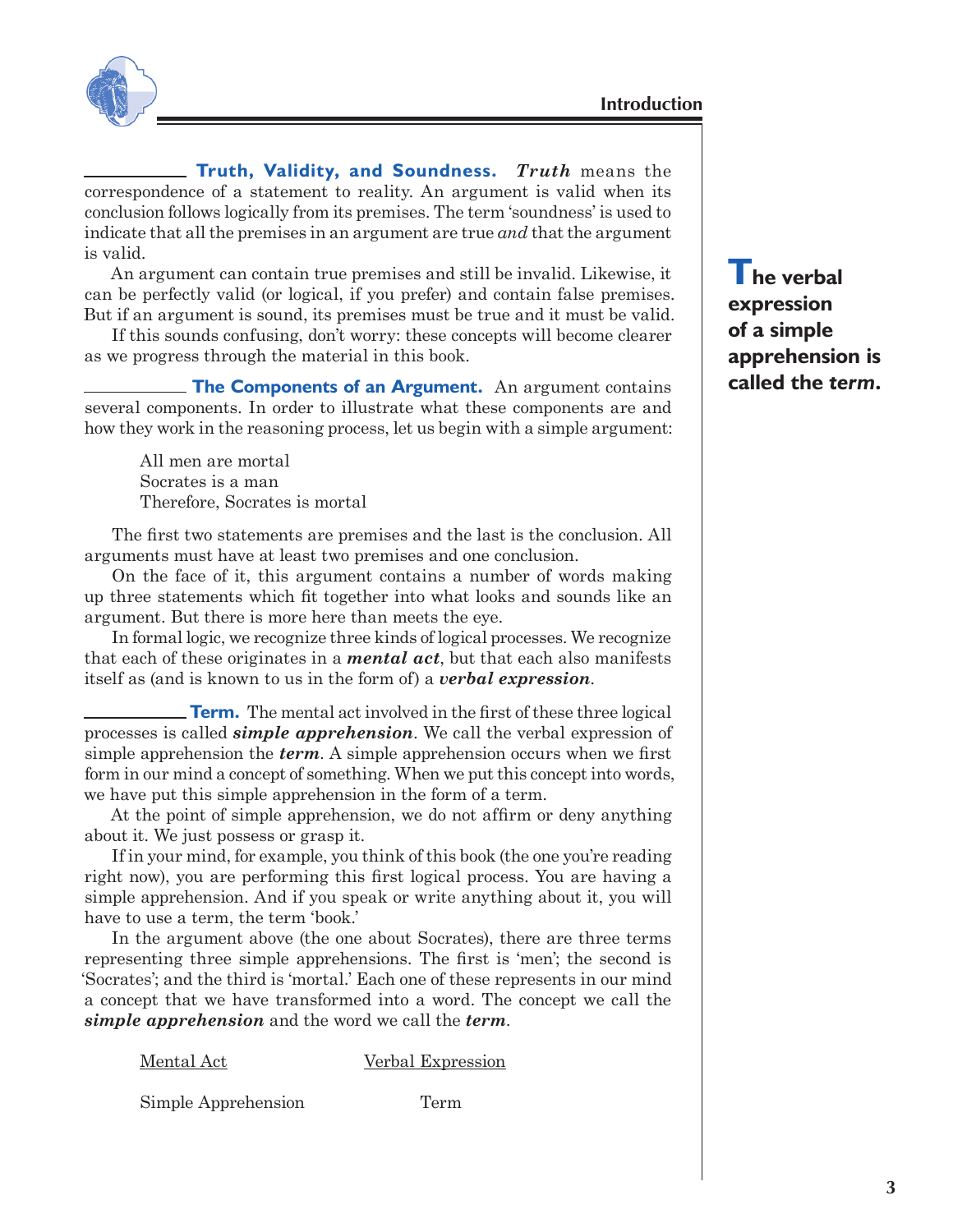#### **Introduction**



**The verbal expression of a judgment is called a**  *proposition***.**

**The verbal expression of a deductive inference is called a** *syllogism***.**

**Proposition.** The mental act involved in the second of these three logical processes is called *judgment*. The verbal expression of a judgment is called a *proposition*. We perform a judgment any time we think in our mind that something *is* something else (which we call affirmation), and also when we think that something *is not* something else (which we call denial). To judge is to affirm or deny.

If you think that this book is boring, then you are performing a judgment. If you verbally express this judgment, you will have to do it in the form of a proposition, the proposition "This book is boring." The judgment is the mental act you have when you think that this book is boring, and the proposition is the statement you make to express that thought.

In the argument above, there are three propositions expressed. The first is "All men are mortal"; the second is "Socrates is a man"; and the third is "Socrates is mortal." Each one of these represents in our mind a thought that something is something else: that all 'men' are 'mortal'; that 'Socrates' is a 'man'; and that 'Socrates' is 'mortal.'

We should point out that some people use the word 'statement' instead of 'proposition.' They mean the same thing, but to be consistent, we will use the word 'proposition.'

Mental Act Verbal Expression

Judgment Proposition

**Syllogism.** The mental act involved in the third of these three logical processes is called *deductive inference*. We call the verbal expression of deductive inference the *syllogism*. A deductive inference occurs when we make the logical connections in our mind between the terms in the argument in a way that shows us that the conclusion either follows or does not follow from the premises. When we verbally express this in an argument, we have put this deductive inference in the form of a syllogism.

It is at this point that we are said to make progress in knowledge. It is through the process of deductive inference, as expressed in a syllogism, that we can say, as we explained above, that we have gone from one truth or set of truths to another truth.

Let's say the reason you think this book is boring is because you think all books are boring. If this were true, you would be performing a deductive inference. You would be thinking to yourself, all books are boring, and this is a book. Therefore, this book is boring. And if you verbally expressed this deductive inference, you would do it in the form of a syllogism. The judgment expressed by "All books are boring" and "This is a book" are different than the judgment "This book is boring." Through deductive inference, however, you can go from these first two to the last one. In this way, you have gone from one set of truths to another truth (if indeed they are true, which hopefully they are not).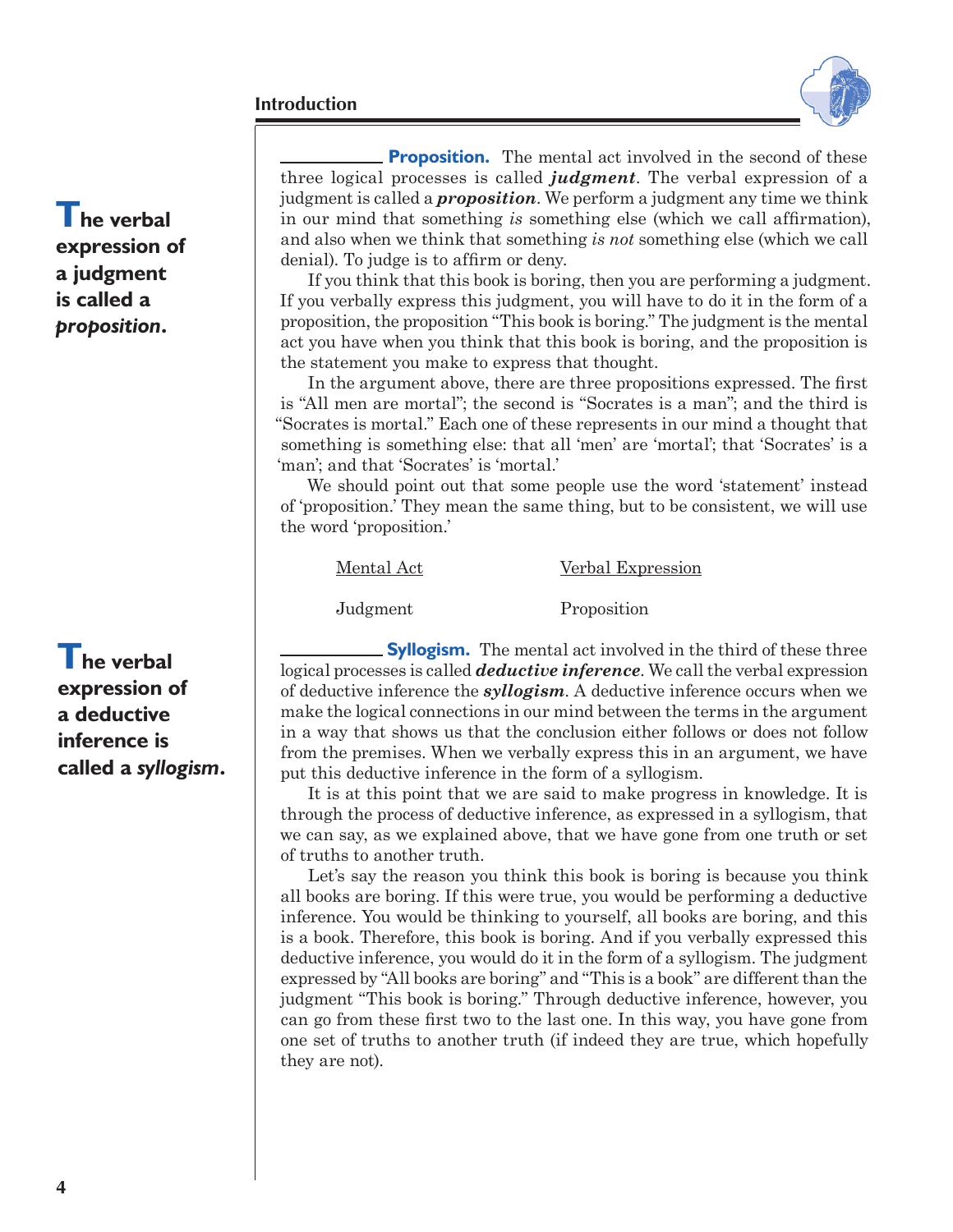

We would say that the argument above (the one about Socrates), in its entirety, is a syllogism. It expresses a deductive inference that logically connects certain simple apprehensions that are parts of three judgments. And this process has been expressed in the form of a syllogism.

Mental Act Verbal Expression

Deductive Inference Syllogism

If we now put this all together, keeping our distinction between mental acts and verbal expressions, it would look like this:

| Mental Act          | Verbal Expression |
|---------------------|-------------------|
| Simple Apprehension | Term              |
| Judgment            | Proposition       |
| Deductive Inference | Syllogism         |

In order to give ourselves a mental picture of these three logical processes, let us think of a man walking. In order to get from, say, one room to another, he has to pick up his foot and take several steps in order to get to the room that is his destination. The initial act—picking up his foot—is like the initial logical act of simple apprehension. Taking a full step is like making a judgment. And stringing all the steps together into one movement is like deductive inference—we move from one place to another.

**Summary.** We started out by defining logic as "the science of right thinking." We said there are two main branches of logic. One is called *formal*, or *minor*, logic, the other *material*, or *major*, logic. Material logic is concerned with the *content* of argumentation. Formal logic is interested in the *form* or structure of reasoning. We defined *truth* as correspondence with reality. We said an argument is *valid* when its conclusion follows logically from its premises. And we said that *soundness* indicates that all the premises in an argument are true *and* that the argument is valid.

We said also that all arguments must contain two premises and a conclusion. And we said, finally, that there are three mental acts that make up the logical process: *simple apprehension*, *judgment*, and *deductive inference*. These three mental acts correspond to three verbal expressions: *term*, *proposition*, and *syllogism*.

**The initial act—picking up his foot—is like the initial logical act of simple apprehension. Taking a full step is like making a judgment. And stringing all the steps together into one movement is like deductive inference.**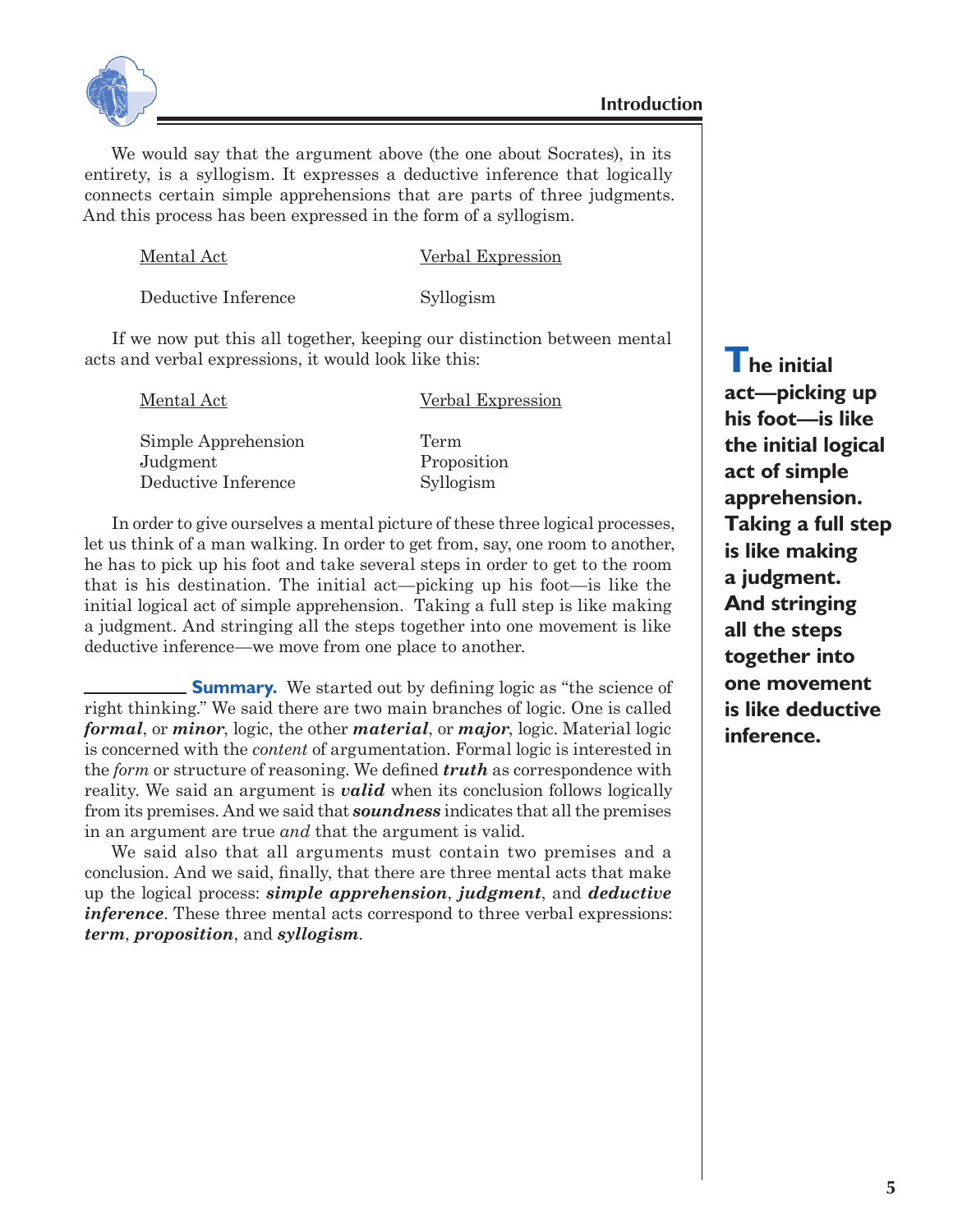

**Exercises for Day 1.** Read the entire chapter. You may read it fairly quickly on this **first reading. Don't expect to understand everything you read. Try only to get a general idea of what the chapter is about. Next, read the beginning sections of the introduction: "The History of Logic" and "The Two Main Branches of Logic." Read these sections carefully and try to fully understand them.**

- 1. Based on what you have read in this chapter, what is the definition of logic?
- 2. Who was called the "father of logic"?
- 3. Who laid the groundwork for modern symbolic logic?
- 4. Give the name of one philosopher who made advances in symbolic logic.
- 5. Who pioneered the theories about induction that we study today?
- 6. Give the names of three people whose names are associated with modern kinds of mathematical logic.
- 7. Give the names of the two main branches of logic.
- 8. Explain the first of the main branches of logic (in Question 7) and describe it in your own words.
- 9. Explain the second of the main branches of logic (in Question 7) and describe it in your own words.
- 10. Indicate whether the following statements are true or false:

| T            | H, | The purpose of formal logic is to discover truth.         |
|--------------|----|-----------------------------------------------------------|
| T            |    | It is necessary to have logic in order to discover truth. |
| T            | F  | Logic leads us from one truth to another.                 |
| T            | F  | A statement can be true or false.                         |
| T            |    | A statement can be valid or invalid.                      |
| $\mathbf{T}$ | F  | An argument can be true or false.                         |
| T            | F  | An argument can be valid or invalid.                      |
| T            |    | Truth is only of secondary consideration in formal logic. |

#### **Exercises for Day 2. Read "Truth, Validity, and Soundness" and "The Components of an Argument." Read them carefully.**

- 11. On the basis of today's reading, define 'truth.'
- 12. On the basis of today's reading, explain what it means to say an argument is valid.
- 13. On the basis of today's reading, define 'soundness.'
- 14. Indicate whether the following statements are true or false:
	- T F An argument can contain true premises and be invalid.
	- T F An argument can be sound and contain false premises.
	- T F A sound argument must be valid.
	- T F A valid argument must be sound.
	- T F An argument with true premises can be unsound.
	- T F An argument can contain only one premise.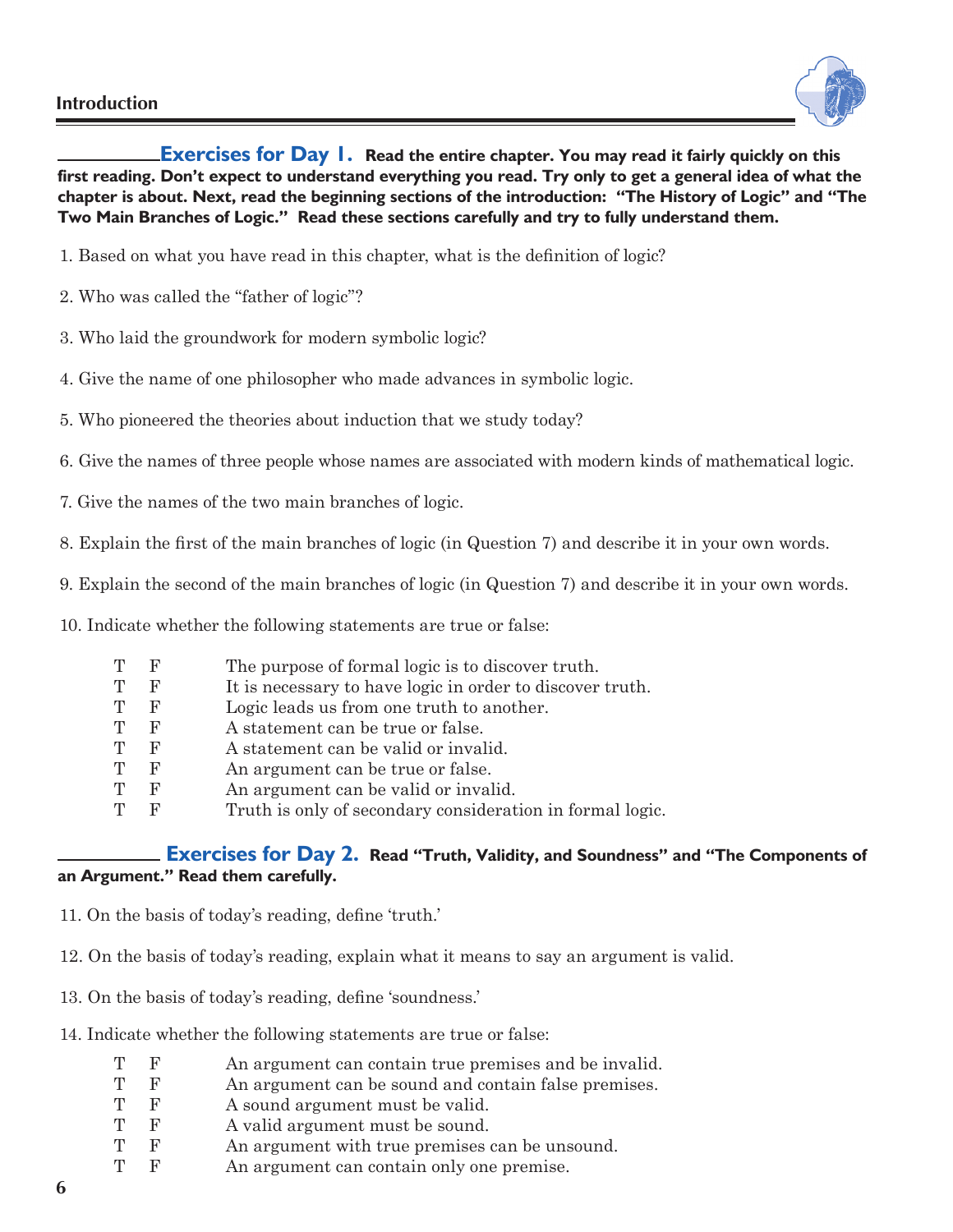

15. In the following argument, identify the premises and the conclusion by writing the words 'premise' or 'conclusion' in the space next to the statement.

> All men are mortal Socrates is a man Therefore, Socrates is mortal

16. Name the three types of logical processes (or acts of the mind) involved in logic.

#### **Exercises for Day 3. Read "Term" and "Proposition."**

- 17. Each of these logical processes or mental acts (in Question 16 above) originates in a *\_\_\_\_\_\_\_\_\_\_\_\_\_ \_\_\_\_\_\_\_\_\_\_\_* and manifests itself in the form of a \_\_\_\_\_\_\_\_\_\_\_\_\_\_\_\_\_\_\_\_\_\_\_\_\_\_\_\_\_\_ .
- 18. What is the mental act involved in the first of the three kinds of logical processes?
- 19. What is the verbal expression connected to this mental act (in Question 18)?
- 20. What occurs in our minds when we have a simple apprehension?
- 21. If you think of this book and have the concept in your mind, you are having a simple apprehension. What is the term you use to verbally express this particular simple apprehension?
- 22. Name the terms included in the argument in Question 15 above.
- 23. What does each one of these terms (in Question 22) represent?
- 24. What is the mental act involved in the second of the three kinds of logical processes?
- 25. What is the verbal expression connected to this mental act (in Question 24)?
- 26. What occurs in our minds when we perform a judgment?
- 27. If you think that this book is boring by affirming in your mind that this is so, your mind is performing a judgment. What is the term you use to verbally express this judgment?
- 28. Indicate the propositions included in the argument in Question 15 above.
- 29. What does each one of these propositions (in Question 28) represent?

#### **Exercises for Day 4. Read "Syllogism" and "Summary." Read them carefully.**

- 30. What is the mental act involved in the third of the three kinds of logical processes?
- 31. What is the verbal expression connected to this mental act (in Question 30)?
- 32. Describe in no less than one and no more than three sentences what occurs in our minds when we engage in deductive inference.